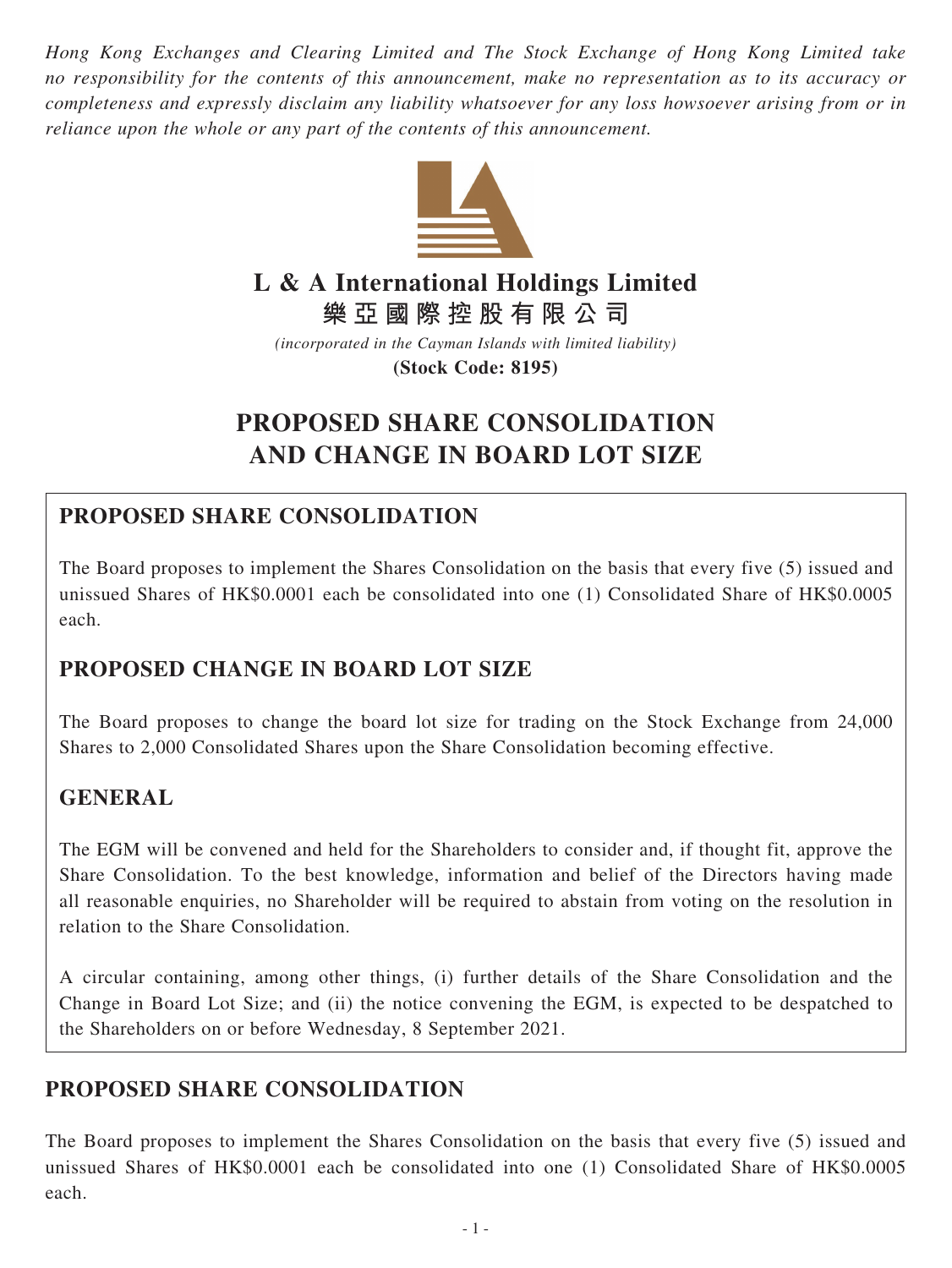### **Effects of the Share Consolidation**

As at the date of this announcement, the authorised share capital of the Company is HK\$500,000,000 divided into 5,000,000,000,000 Shares of HK\$0.0001 each, of which 1,792,280,296 Shares have been allotted and issued as fully paid or credited as fully paid.

Immediately upon the Share Consolidation becoming effective and assuming there will be no change in the issued Shares of the Company from the date of this announcement up to the effective date of the Share Consolidation, the authorised share capital of the Company will become HK\$500,000,000 divided into 1,000,000,000,000 Consolidated Shares of HK\$0.0005 each, of which 358,456,059 Consolidated Shares of HK\$0.0005 each will be in issue.

Upon the Share Consolidation becoming effective, the Consolidated Shares shall rank pari passu in all respects with each other.

#### **Conditions of the Share Consolidation**

The Share Consolidation is conditional upon the following conditions:

- 1. the passing of an ordinary resolution by the Shareholders to approve the Share Consolidation at the EGM;
- 2. the Listing Committee granting listing of, and permission to deal in, the Consolidated Shares in issue and to be issued upon the Share Consolidation becoming effective; and
- 3. the compliance with the relevant procedures and requirements under the GEM Listing Rules to effect the Share Consolidation.

Subject to the fulfilment of the conditions of the Share Consolidation, the Share Consolidation will become effective on Tuesday, 28 September 2021, being the second Business Day immediately following the fulfillment of the above conditions.

### **Listing application**

An application will be made by the Company to the Stock Exchange for the listing of, and permission to deal in, the Consolidated Shares in issue and to be issued upon the Share Consolidation becoming effective.

Subject to the granting of listing of, and permission to deal in, the Consolidated Shares on the Stock Exchange upon the Share Consolidation becoming effective, as well as compliance with the stock admission requirements of the HKSCC, the Consolidated Shares will be accepted as eligible securities by HKSCC for deposit, clearance and settlement in CCASS with effect from the commencement date of dealings in the Consolidated Shares on the Stock Exchange or such other date as determined by HKSCC. Settlement of transactions between participants of the Stock Exchange on any trading day is required to take place in CCASS on the second settlement day thereafter. All activities under CCASS are subject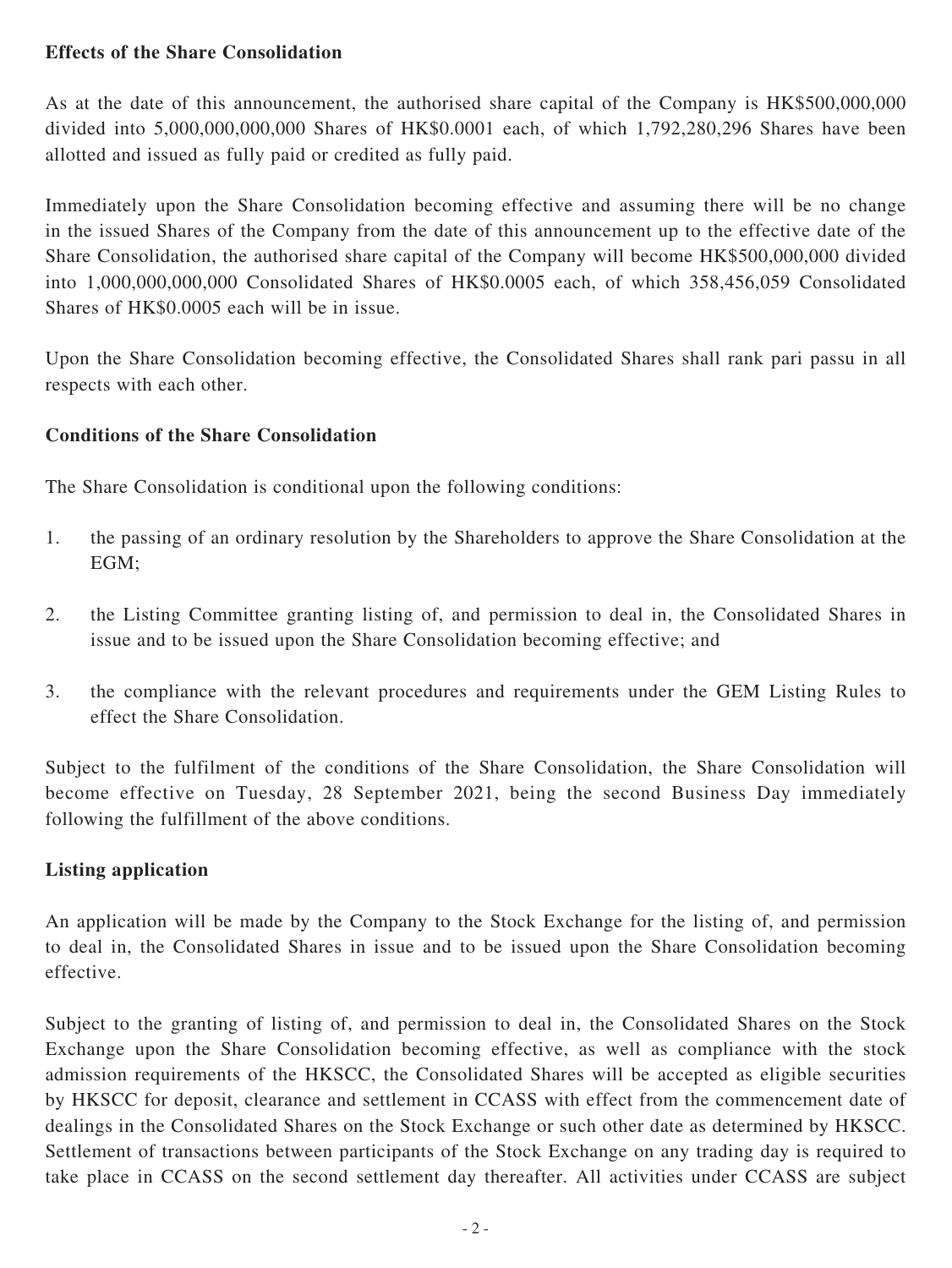to the General Rules of CCASS and CCASS Operational Procedures in effect from time to time. All necessary arrangements will be made for the Consolidated Shares to be admitted into CCASS established and operated by HKSCC.

None of the Shares are listed or dealt in on any other stock exchange other than the Stock Exchange, and at the time the Share Consolidation becoming effective, the Consolidated Shares in issue will not be listed or dealt in on any stock exchange other than the Stock Exchange, and no such listing or permission to deal is being or is proposed to be sought.

#### **Adjustments in relation to other securities of the Company**

As at the date of this announcement, there are outstanding Share Options for subscription of an aggregate amount of 127,992,000 Shares under the Share Option Scheme. Pursuant to the terms of the Share Option Scheme and the GEM Listing Rules, the Share Consolidation may lead to adjustments to the exercise price and/or the number of Shares falling to be issued upon the exercise of the outstanding Share Options. The Company will make further announcement(s) on such adjustments as and when appropriate.

Save as disclosed above, as at the date of this announcement, the Company has no other outstanding options, warrants or other securities in issue which are convertible into or giving rights to subscribe for, convert or exchange into, any Shares or Consolidated Shares, as the case may be.

#### **Fractional entitlement to Consolidated Shares**

Fractional Consolidated Shares will be disregarded and will not be issued to the Shareholders but all such fractional Consolidated Shares will be aggregated and, if possible, sold for the benefit of the Company. Fractional Consolidated Shares will only arise in respect of the entire shareholding of a holder of the Shares regardless of the number of share certificates held by such holder.

#### **Arrangement on odd lot trading**

In order to facilitate the trading of odd lots (if any) of the Consolidated Shares, the Company will appoint a securities firm as an agent to provide matching services, on a best effort basis, to those Shareholders who wish to acquire odd lots of the Consolidated Shares to make up a full board lot, or to dispose of their holding of odd lots of the Consolidated Shares. Details of the odd lot arrangement will be set out in the circular of the Company.

Holders of odd lots of the Consolidated Shares should note that the matching of the sale and purchase of odd lots of the Consolidated Shares is not guaranteed. Shareholders who are in any doubt about the odd lots matching arrangement are recommended to consult their own professional advisers.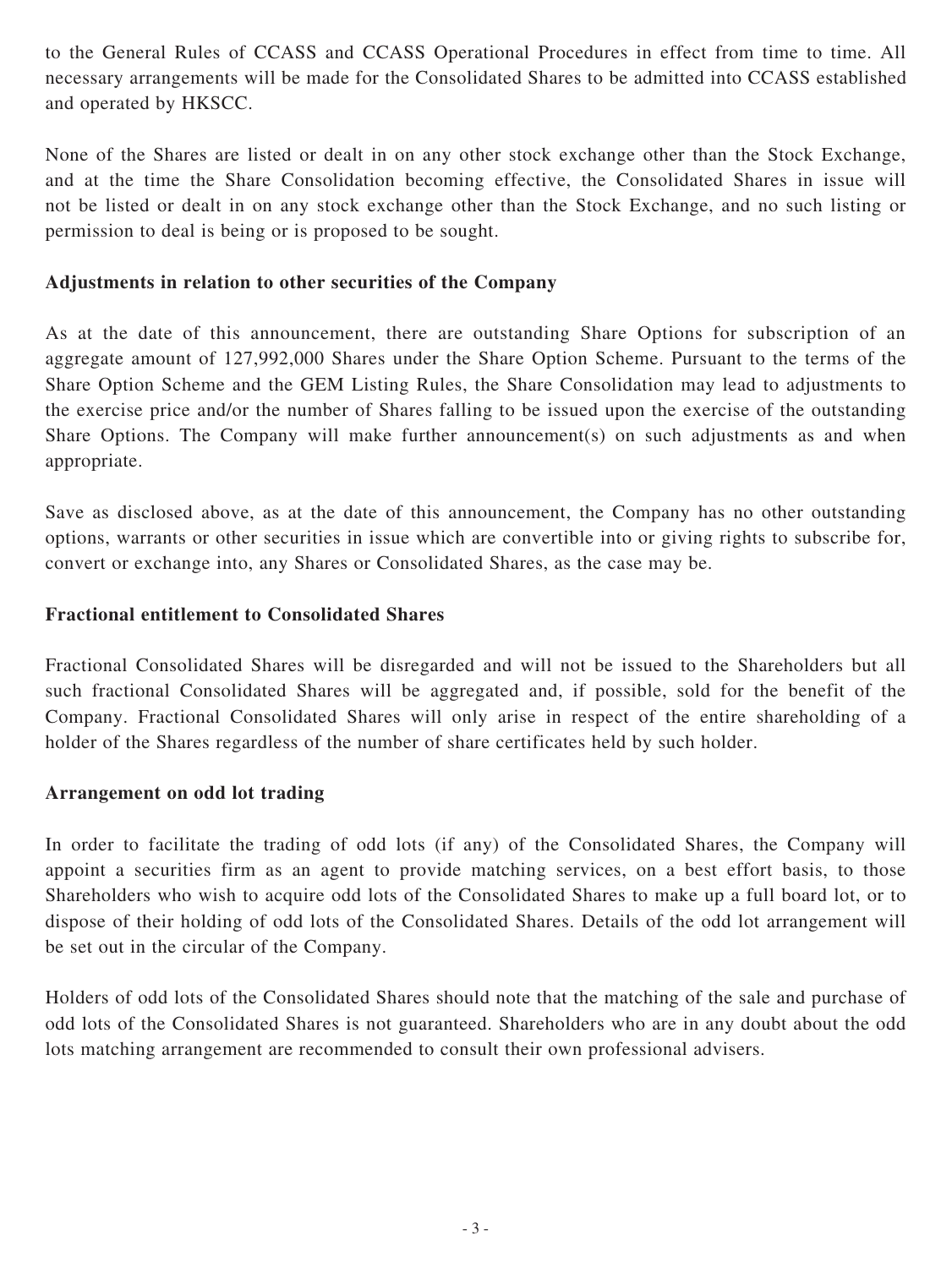#### **Exchange of share certificates**

Subject to the Share Consolidation becoming effective, which is currently expected to be on Tuesday, 28 September 2021, being the second Business Day immediately after the date of the EGM, the Shareholders may during the period from Tuesday, 28 September 2021 to Friday, 5 November 2021 (both days inclusive) submit existing share certificates for the Shares (in the colour of green) to the Company's branch share registrar and transfer office in Hong Kong, Union Registrars Limited, at Suites 3301-04, 33/F, Two Chinachem Exchange Square, 338 King's Road, North Point, Hong Kong, to exchange for new share certificates for the Consolidated Shares (in the colour of light grey) at the expense of the Company.

Thereafter, share certificates for the Shares will be accepted for exchange only on payment of a fee of HK\$2.50 (or such other amount as may from time to time be specified by the Stock Exchange) by the Shareholders for each share certificate for the Shares submitted for cancellation or each new share certificate issued for the Consolidated Shares, whichever the number of certificates cancelled/issued is higher.

After 4:10 p.m. on Wednesday, 3 November 2021, share certificates for the Shares will remain effective as documents of title and may be exchanged for share certificates for the Consolidated Shares at any time but will not be accepted for delivery, trading and settlement purposes.

## **PROPOSED CHANGE IN BOARD LOT SIZE**

The Board proposes to change the board lot size for trading in the Consolidated Shares from 24,000 Shares to 2,000 Consolidated Shares conditional upon the Share Consolidation becoming effective.

Based on the closing price of HK\$0.270 per Share as quoted on the Stock Exchange as at the date of this announcement, the current value of each board lot was HK\$6,480 and the value of each board lot of 2,000 Consolidated Shares, assuming the Share Consolidation had already been effective, would be HK\$2,700.

## **REASONS FOR THE SHARE CONSOLIDATION AND THE CHANGE IN BOARD LOT SIZE**

The Share Consolidation will increase the nominal value of the Shares and will reduce the total number of Shares currently in issue. It is expected that the Share Consolidation will bring about a corresponding upward adjustment in the trading price per Consolidated Share on the Stock Exchange. The Board believes that this will make investing in the Shares more attractive to a broader range of investors and thus further broaden the shareholder base of the Company.

With a higher trading price in respect of the Consolidated Shares after the Share Consolidation having become effective, the Board considers that the Change in Board Lot Size will lower the threshold for investors to purchase the Consolidated Shares, thus facilitating the trading and improving the liquidity of the Consolidated Shares, which will enable the Company to attract more investors, in particular to institutional investors whose house rules might otherwise prohibit or restrict trading in securities that are priced below a prescribed floor, and therefore broaden the shareholders base of the Company.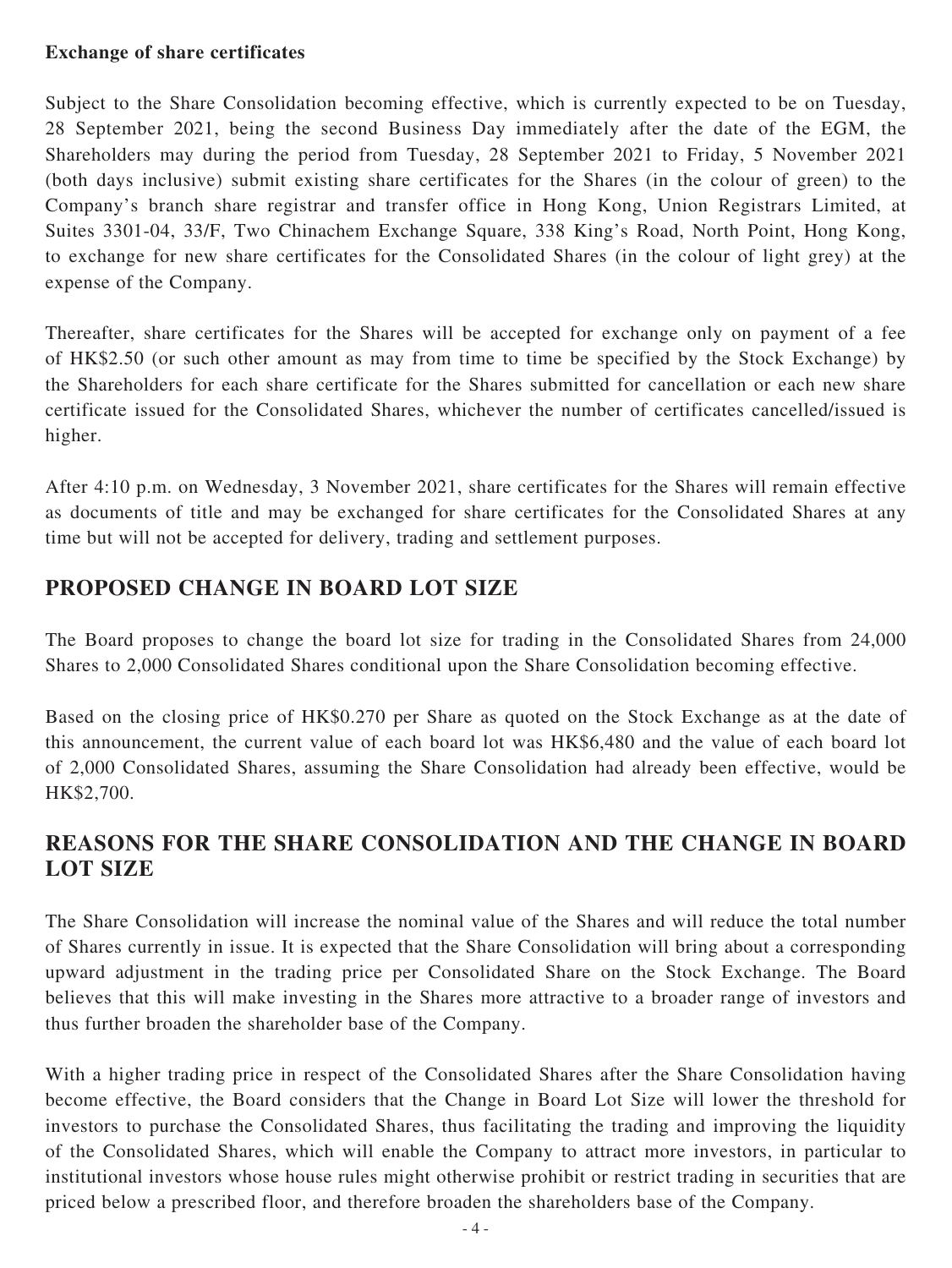Accordingly, the Directors believe that the Share Consolidation and the Change in Board Lot Size will not have any material adverse effect on the financial position of the Group and are in the interest of the Company and the Shareholders as a whole.

Other than the expenses to be incurred in relation to the Share Consolidation and the Change in Board Lot Size which are expected to be insignificant in the context of the net asset value of the Company, the implementation of the Share Consolidation and the Change in Board Lot Size will not alter the underlying assets, business operations, management or financial position of the Company or the proportionate interests or rights of the Shareholders.

## **EXPECTED TIMETABLE**

The expected timetable for the Share Consolidation and the Change in Board Lot Size is set out below:

| <b>Events</b>                                                                                                                                                     | 2021                                            |
|-------------------------------------------------------------------------------------------------------------------------------------------------------------------|-------------------------------------------------|
| Expected date of despatch of the circular in relation to the Share<br>Consolidation to the Shareholders together with notice of EGM and<br>proxy form for EGM     | Wednesday, 8 September                          |
| Latest time for lodging transfer of the Shares in order to be qualified<br>for attendance and voting at the EGM                                                   | $4:00$ p.m. on<br>Friday, 17 September          |
| Closure of register of members of the Company for determining the<br>identity of the Shareholders entitled to attend and vote at the EGM<br>(both days inclusive) | Monday, 20 September to<br>Friday, 24 September |
| Latest time for lodging proxy forms for the EGM                                                                                                                   | $11:00$ a.m. on<br>Wednesday, 22 September      |
| Record date for attendance and voting at the EGM                                                                                                                  | Friday, 24 September                            |
| Expected date and time of the EGM                                                                                                                                 | $11:00$ a.m. on<br>Friday, 24 September         |
| Announcement of results of the EGM                                                                                                                                | Friday, 24 September                            |
| Register of members of the Company re-opens                                                                                                                       | Monday, 27 September                            |

**The following events are conditional on the fulfillment of the conditions for the implementation of the Share Consolidation and Change in Board Lot Size.**

| <b>Events</b>                             | 2021                  |
|-------------------------------------------|-----------------------|
| Effective date of the Share Consolidation | Tuesday, 28 September |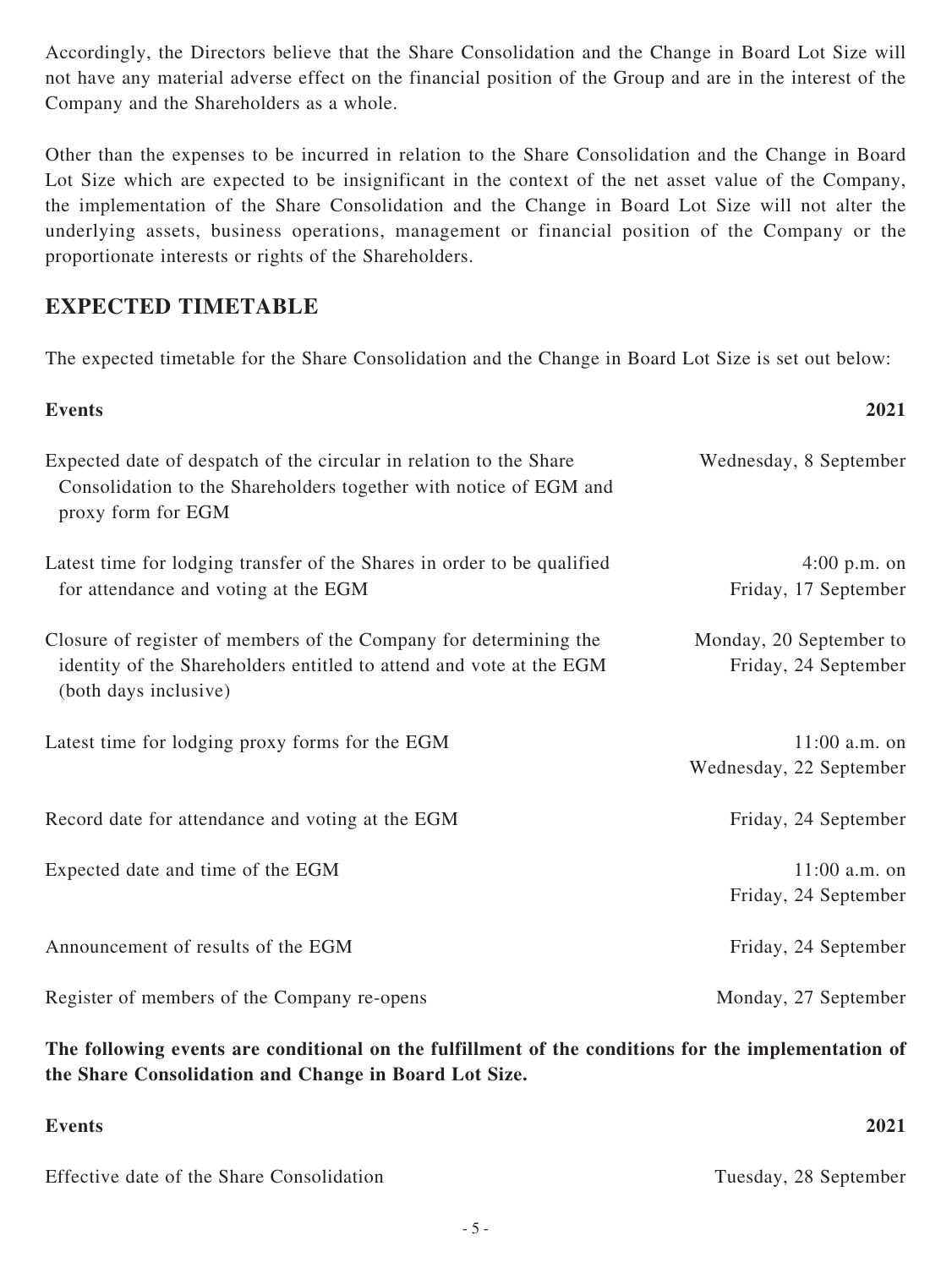#### **Events 2021**

9:00 a.m. on Tuesday, 28 September

Tuesday, 28 September

9:00 a.m. on Tuesday, 28 September

9:00 a.m. on Tuesday, 28 September

9:00 a.m. on Wednesday, 13 October

9:00 a.m. on Wednesday, 13 October

9:00 a.m. on Wednesday, 13 October

4:00 p.m. on Wednesday, 3 November

4:10 p.m. on Wednesday, 3 November

4:10 p.m. on Wednesday, 3 November

> 4:00 p.m. on Friday, 5 November

First day of free exchange of existing share certificates of Shares for new share certificates of the Consolidated Shares Commencement of dealings in the Consolidated Shares 9:00 a.m. on

Original counter for trading in the Shares in board lots of 24,000 Shares (in the form of existing share certificates) temporarily closes

Temporary counter for trading in board lots of 4,800 Consolidated Shares (in the form of existing share certificates) opens

Original counter for trading in Consolidated Shares in board lot of 2,000 Consolidated Shares (in the form of new share certificates for Consolidated Shares) re-opens

Parallel trading in the Consolidated Shares (in the form of existing share certificates and new share certificates for the Consolidated Shares) commences

Designated broker starts to stand in the market to provide matching services for the sale and purchase of odd lots of the Consolidated Shares

Designated broker ceases to stand in the market to provide matching services for sale and purchase of odd lots of the Consolidated Shares

Temporary counter for trading in Consolidated Shares in board lot of 4,800 Consolidated Shares (in the form of existing share certificates) closes

Parallel trading in the Consolidated Shares (in the form of new share certificates and existing share certificates) ends

Last day for free exchange of existing share certificates of the Shares for new share certificates of the Consolidated Shares

*Note:*

The expected timetable is subject to the results of the EGM and is therefore for indicative purpose only. Any change to the expected timetable will be announced in a separate announcement by the Company as and when appropriate. All times and dates in this announcement refer to Hong Kong local times and dates.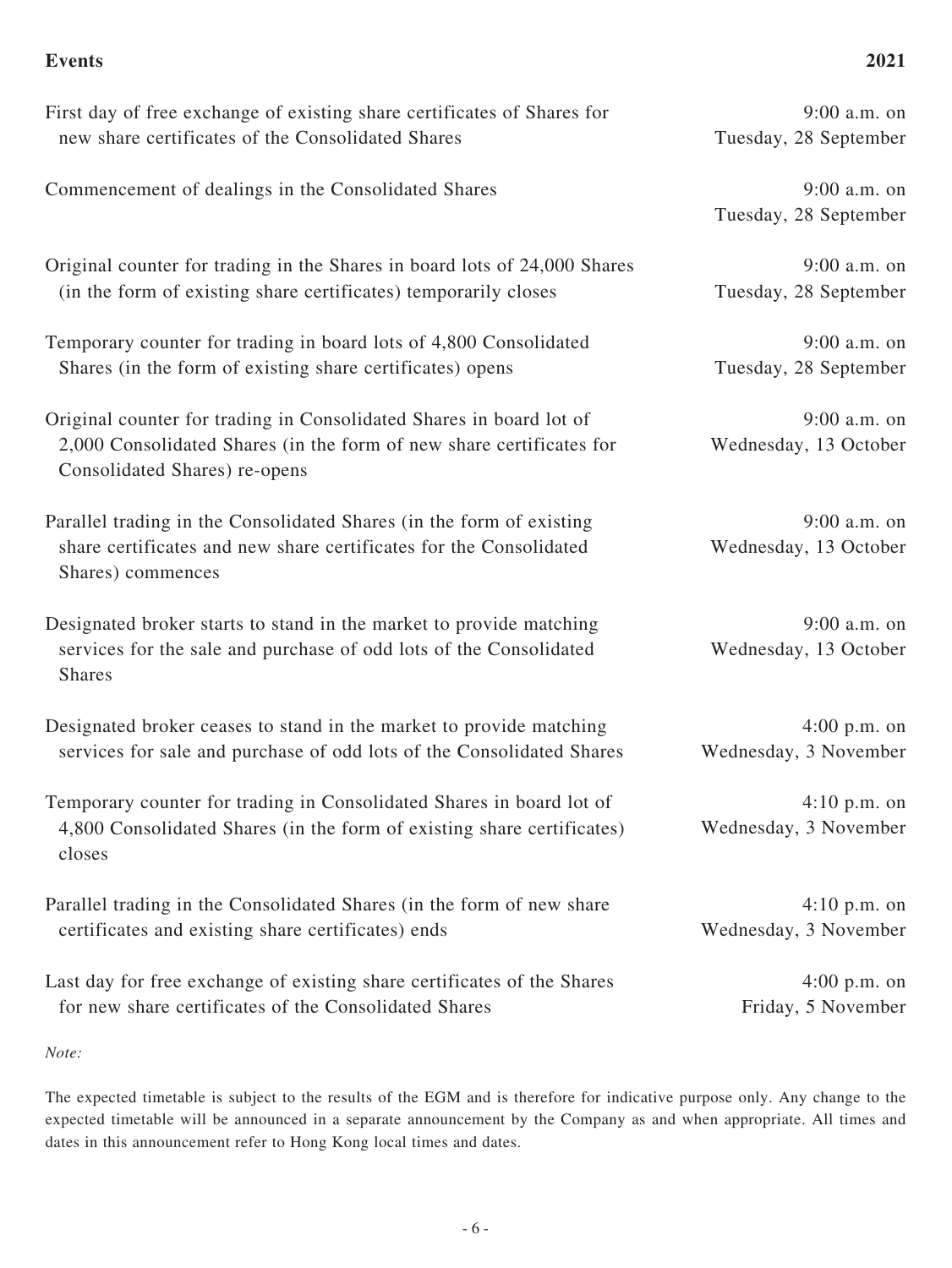## **GENERAL**

The EGM will be convened and held for the Shareholders to consider and, if thought fit, approve the Share Consolidation. To the best knowledge, information and belief of the Directors having made all reasonable enquiries, no Shareholder will be required to abstain from voting on the resolution in relation to the Share Consolidation.

A circular containing, among other things, (i) further details of the Share Consolidation and the Change in Board Lot Size; and (ii) the notice convening the EGM, is expected to be despatched to the Shareholders on or before Wednesday, 8 September 2021.

## **DEFINITIONS**

In this announcement, the following expressions have the following meanings, unless the context requires otherwise:

| "Board"                    | the board of Directors                                                                                                                                                                                                                                                                                                                      |
|----------------------------|---------------------------------------------------------------------------------------------------------------------------------------------------------------------------------------------------------------------------------------------------------------------------------------------------------------------------------------------|
| "Business Day(s)"          | a day on which licensed banks in Hong Kong are generally open for<br>business, other than a Saturday or a Sunday or a day on which a black<br>rainstorm warning or tropical cyclone warning signal number 8 or<br>above is issued in Hong Kong at any time between 9:00 a.m. and 12:00<br>noon and is not cancelled at or before 12:00 noon |
| "CCASS"                    | the Central Clearing and Settlement System established and operated<br>by HKSCC                                                                                                                                                                                                                                                             |
| "Change in Board Lot Size" | the proposed change in board lot size of the Shares for trading on the<br>Stock Exchange from 24,000 Shares to 2,000 Consolidated Shares                                                                                                                                                                                                    |
| "Company"                  | L & A International Holdings Limited (樂亞國際控股有限公司), a<br>company incorporated in the Cayman Islands with limited liability,<br>whose Shares are listed on GEM (Stock Code: 8195)                                                                                                                                                             |
| "Consolidated Share(s)"    | ordinary share(s) of HK\$0.0005 each in the share capital of the<br>Company immediately after the Share Consolidation becoming effective                                                                                                                                                                                                    |
| "Director(s)"              | the director(s) of the Company                                                                                                                                                                                                                                                                                                              |
| "EGM"                      | the extraordinary general meeting of the Company to be convened to<br>consider and, if thought fit, approve, among other things, the proposed<br><b>Share Consolidation</b>                                                                                                                                                                 |
| "GEM"                      | GEM operated by the Stock Exchange                                                                                                                                                                                                                                                                                                          |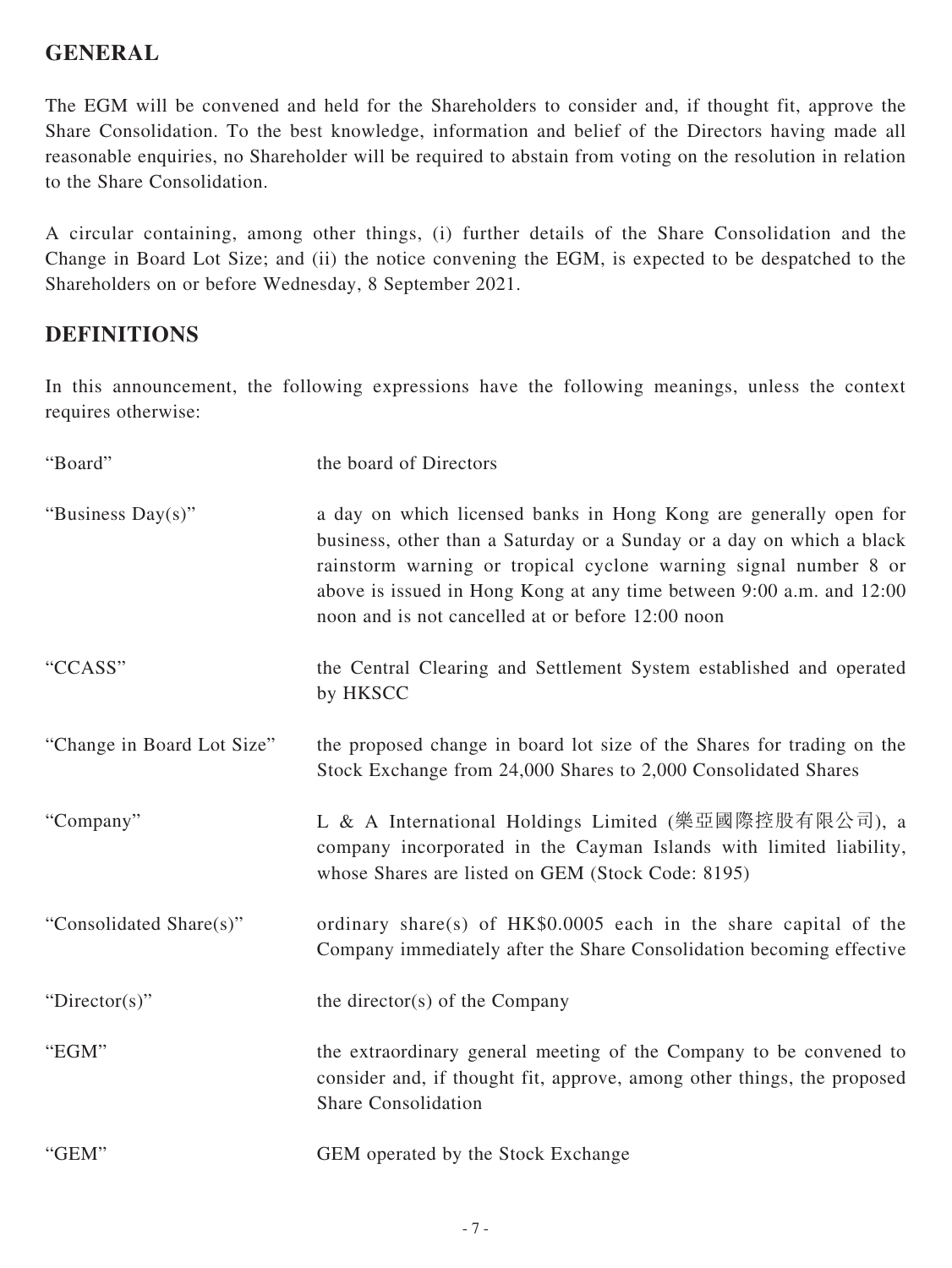| "GEM Listing Rules"   | the Rules Governing the Listing of Securities on GEM                                                                                    |
|-----------------------|-----------------------------------------------------------------------------------------------------------------------------------------|
| "Group"               | the Company and its subsidiaries                                                                                                        |
| "HK\$"                | Hong Kong dollar(s), the lawful currency of Hong Kong                                                                                   |
| "HKSCC"               | Hong Kong Securities Clearing Company Limited                                                                                           |
| "Hong Kong"           | the Hong Kong Special Administrative Region of the People's Republic<br>of China                                                        |
| "Listing Committee"   | has the meaning as defined in the GEM Listing Rules                                                                                     |
| "Share $(s)$ "        | ordinary share(s) of HK\$0.0001 each in the share capital of the<br>Company prior to the Share Consolidation having become effective    |
| "Shareholder(s)"      | $holder(s)$ of issued $Share(s)$                                                                                                        |
| "Share Consolidation" | the consolidation of every five (5) issued and unissued Shares of<br>HK\$0.0001 each into one (1) Consolidated Share of HK\$0.0005 each |
| "Share Option Scheme" | the share option scheme adopted by the Company on 25 September<br>2014                                                                  |
| "Share Options"       | share options granted under the Share Option Scheme entitling the<br>holder thereof the subscribe for share $(s)$                       |
| "Stock Exchange"      | the Stock Exchange of Hong Kong Limited                                                                                                 |
|                       | By order of the Board<br>L & A International Holdings Limited<br><b>Yuen Yu Sum</b><br>Chairman and executive Director                  |

Hong Kong, 25 August 2021